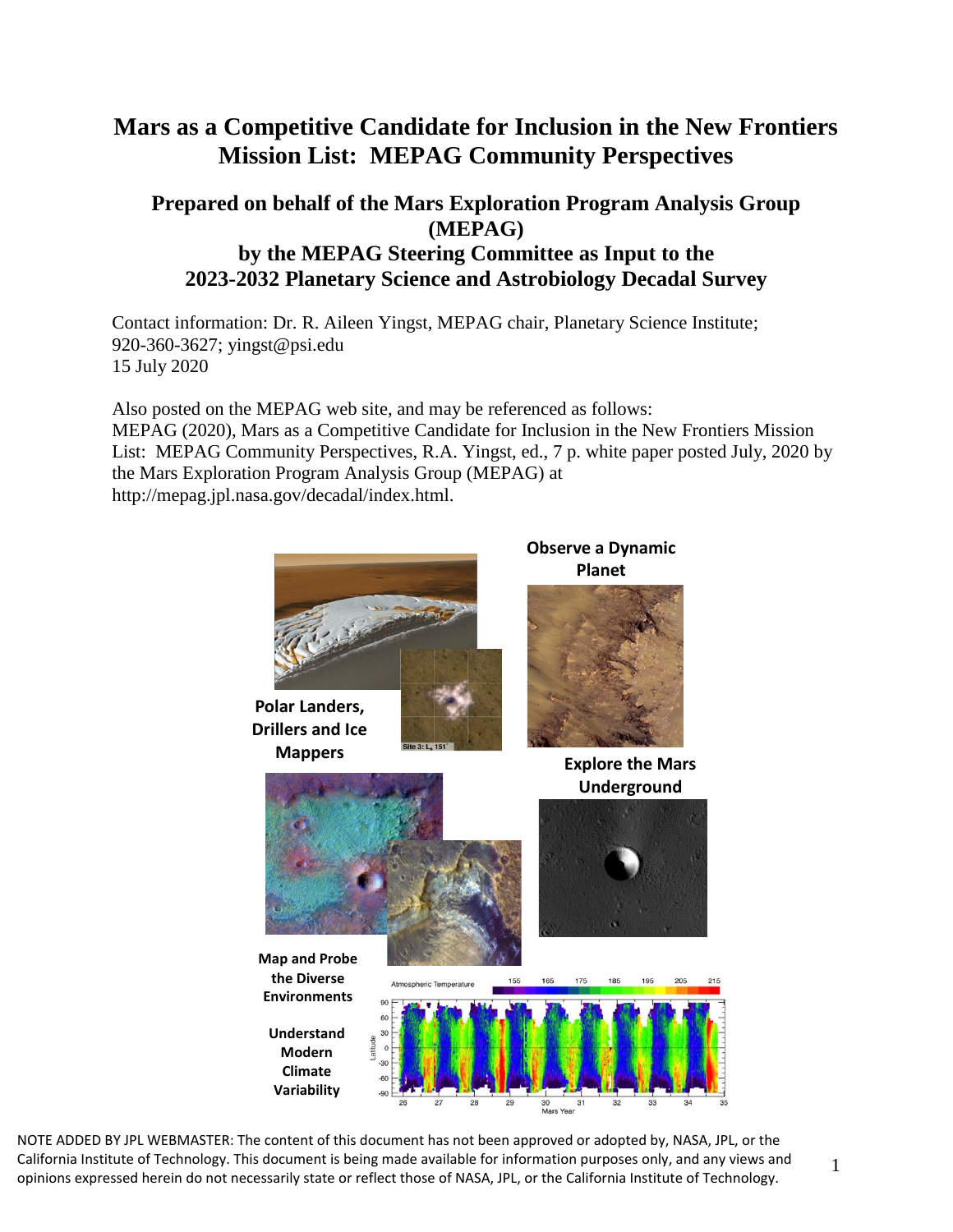### **Introduction**

The Decadal Survey report is tasked [\[Survey\]](https://www.nationalacademies.org/our-work/planetary-science-and-astrobiology-decadal-survey-2023-2032) to "consider whether specific flight investigations with costs in the approximate range \$500-900 million (New Frontiers class) should continue to be specified or whether this mission class should be open in a manner similar to the Discovery program; if specific flight investigations are recommended, the report should provide a candidate list of objectives for each mission".

The Mars Exploration Program Analysis Group (MEPAG) Steering Committee submits this white paper as a statement of the consensus of the MEPAG community regarding the importance of including Mars in the list of candidate New Frontiers class missions.

### **I. Should There Be a List?**

In August, 2019, the MEPAG community debated whether a curated list of allowable New Frontiers (NF) missions should exist [\[VM6 Finding\]](https://mepag.jpl.nasa.gov/meeting/2019-08/MEPAG%20VM6%20Finding_Final.pdf). Arguments for and against were discussed.

Three points were noted in support of an open competition (no list):

- 1. Open competition would enable response to rapidly changing priorities, whereas a curated list would not.
- 2. Making NF mission definition part of an open competition would remove concern about how to keep such a list up-to-date and fair to the entire community.
- 3. No solar system object would be excluded (e.g., there are currently no Mars or Mercury candidates).

Three factors were cited in support of a curated list of possible NF missions:

- 1. While it was agreed that open competition would allow rapid respond to science advancements, development of NF proposals require significant time and resources. As a result, a completely open call could overwhelm the supporting technical centers, leading to their internal processes and priorities (rather than the most compelling science) defining which proposals would go forward. Such key support centers could thus become de facto arbitrators and gatekeepers, as they would necessarily down-select proposals based on institutional concerns in addition to science-driven factors (such as internal perception of success or personnel/technical resource allocation). This would stifle both science-driven mission development and likely the diversity of mission types and mission teams.
- 2. It was agreed that a prioritized NF list would enable the Decadal Survey to set scientific priorities across the most expensive and technically challenging classes of missions (NF and Flagships), while retaining many advantages of open competition. There was concern that if NF was completely open (and thus decoupled from the Decadal Survey process), then the Decadal Survey vetting process would include only Flagships and constitute a much more limited assessment of science-driven mission activity.
- 3. It was noted that while no Mars candidate is in the present NF list, community discussions held during MEPAG meetings over the past several years and MEPAG Science Analysis Groups have demonstrated that there is high-priority Mars-related science that can be accomplished within the New Frontiers class, and that there are Mars missions which are competitive in this class.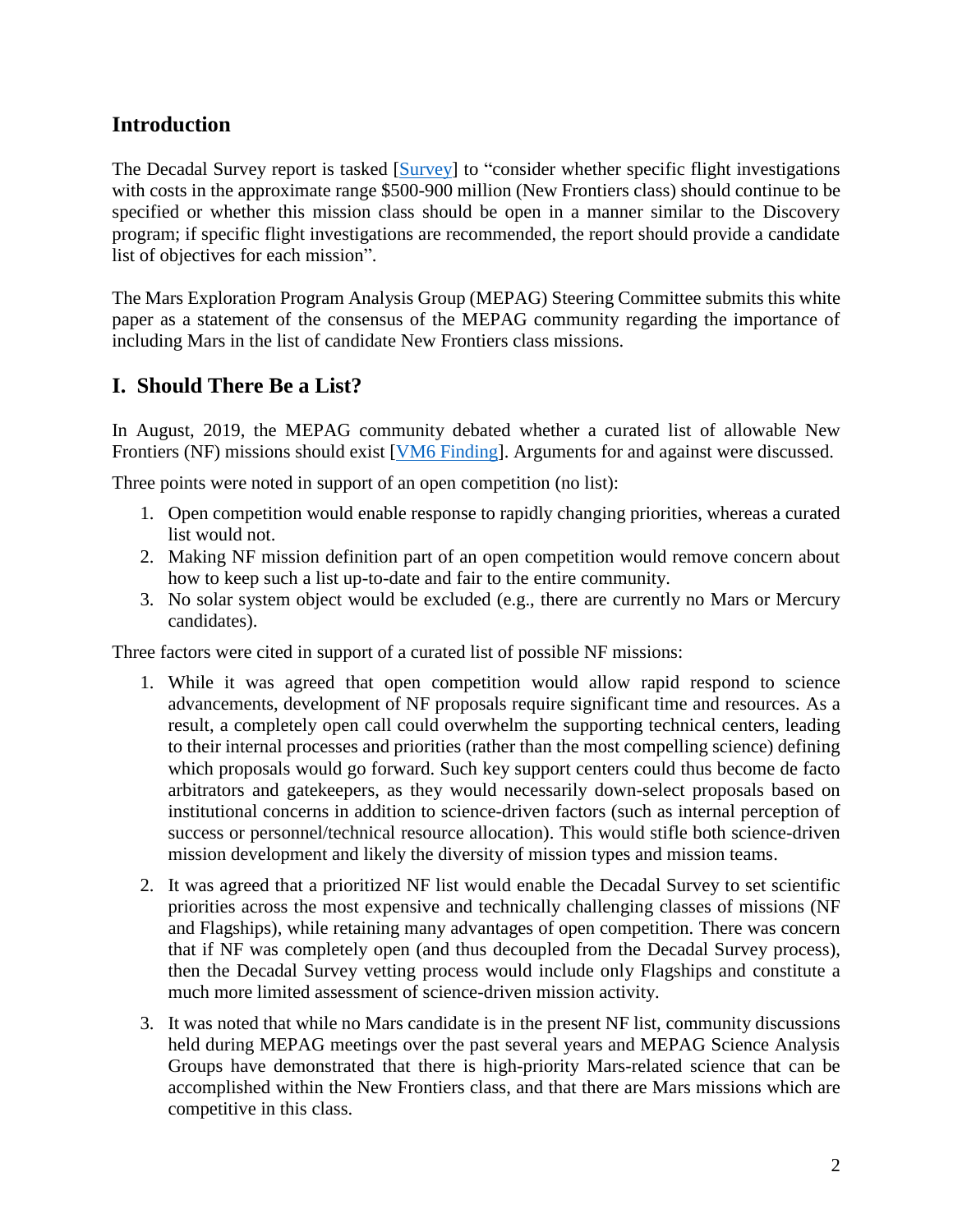*Ultimately, the arguments for a Decadal Survey-crafted and -curated, limited list of NF missions were seen as more compelling than arguments against.*

**Summary: MEPAG supports the current process** in which the Planetary Decadal Survey creates a New Frontiers Candidate List.

## **II. How Should that List be Updated beyond the Decadal Survey Process?**

MEPAG recognizes the occasional need for a course correction to the NF list and encourages that whatever process is used to alter the list between Decadal Surveys should be fair, science-driven, open, and clearly communicated to the community. In particular, better procedural definition of how to refresh the NF list between Decadal Surveys would strengthen confidence that the list represents the most pertinent New Frontiers-class science to be pursued by the community.

The mid-Decadal addition of Ocean Worlds to the NF list via the Committee on Astrobiology and Planetary Science (CAPS) raised concerns by many scientists. NF mission candidates were wellvetted by the Decadal Survey committee at great expense and effort, and it was felt that there should be a formal, compelling reason to change that list. However, the community recognized that such reasons can occur, due to new observational or analytical discoveries. Furthermore, while the list must reflect the science priorities of the community, NASA must retain the flexibility to implement that list based on opportunity, which sometimes requires dipping into lower priorities when the situation calls for it. While MEPAG does not endorse a specific plan for consideration of mid-Decadal changes to a NF mission candidate list, several suggestions were supported by the community:

- Prior to the mid-Decadal CAPS review, NASA could request that the appropriate Analysis Group assess the priority of the proposed mission candidate within their set of priorities. Alternately, NASA could ask all the Analysis Groups to comment, providing inputs to CAPS, on the priority of the new proposal.
- NASA could ask the NAS Midterm Decadal Review Committee to consider a proposed update, either driven by opportunity or as a matter of course. Alternately, a committee such as the New Opportunities in Solar System Exploration committee (NOSSE), which includes participation by a wide swath of the community through the Analysis Groups, could be tasked with reviewing and recommending any changes to the NF list.

We note that if the forthcoming Decadal Survey does not open up the NF list to Mars in general, or to Mars with focused science objectives (e.g., "Enceladus and Titan aimed at the search for life" in NF4), then the MEPAG community would recommend a formal process by which to request changes to the NF candidate list. This is needed in order for the community to be responsive to mid-Decadal discoveries achieved by ongoing NASA and international Mars missions and to keep pace with technological milestones that outpace the DS timeline.

**Summary:** MEPAG encourages a formal, science-driven method for editing a Decadal Surveyprovided NF mission candidate list, should mid-Decadal discoveries and technological advances warrant such a discussion. The inclusion of a well-defined process by which to request changes would be welcomed.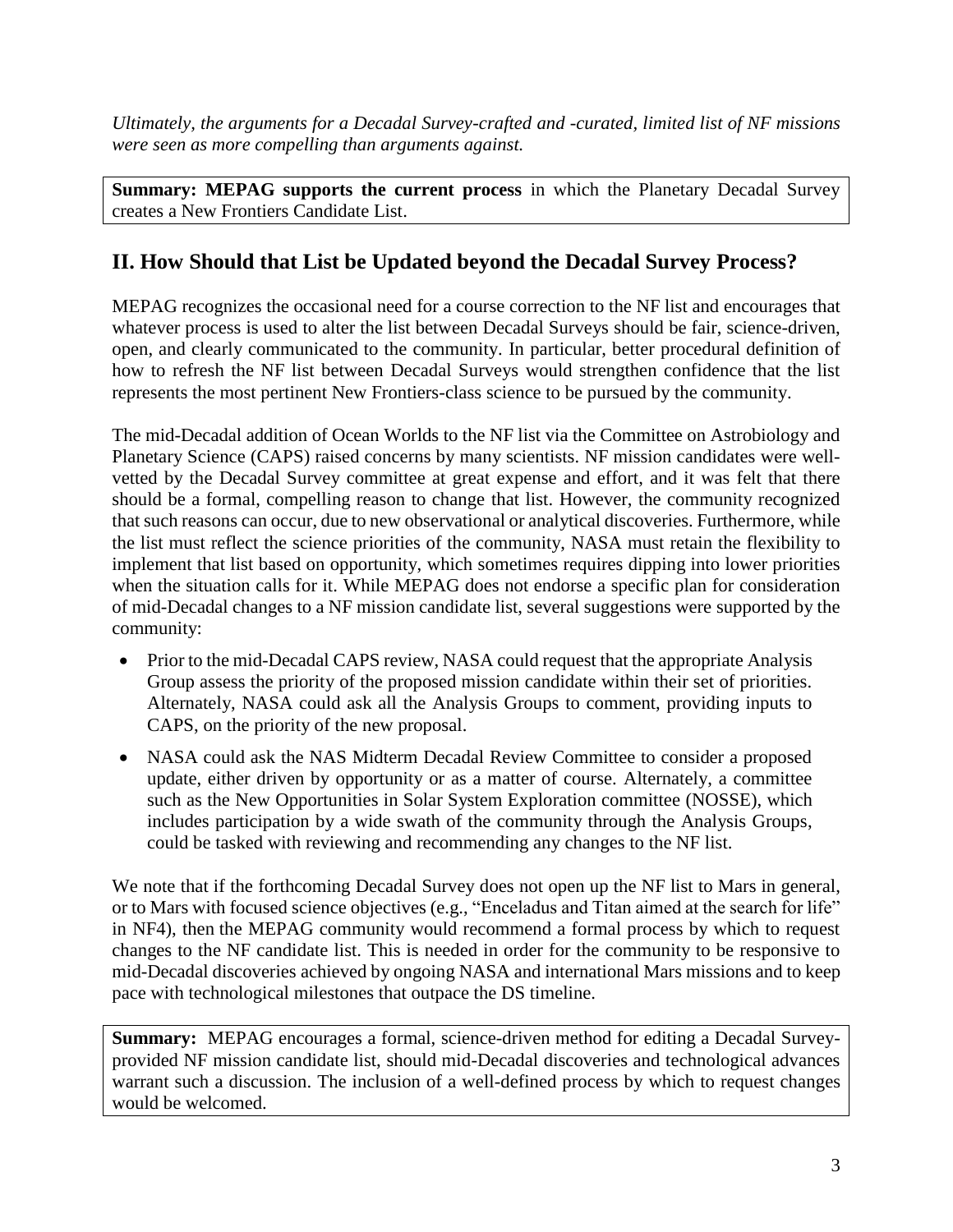### **III. Candidate Science for the NF List**

The Mars exploration community has defined high-priority Mars and planetary science questions that can *only* be addressed via strategic use of NF-class missions to Mars. These should be considered for inclusion on a NF mission candidate list defined by the current Decadal Survey committee because NF provides unique and powerful opportunities for science and exploration that should be open to every community. High-priority science investigation areas that fall into the NF class include:

- *In situ* geochronology
- Regional/global-scale change detection from orbit
- Search for extant life (surface, ice caps, or deep subsurface)
- Recent Martian climate history (both orbital and surface missions)
- Geologic diversity/environmental transitions

Two recent MEPAG Science Analysis Group (SAG) studies addressed key elements of the above compelling science areas, identifying candidate missions in the New Frontiers class:

- The 2016 Next Mars Orbiter SAG [\[NEX-SAG\]](https://mepag.jpl.nasa.gov/reports/NEX-SAG_draft_v29_FINAL.pdf) identified a NF-class orbiter that could pursue both science and resources (for humans on Mars) objectives. Key goals were mapping the surface and subsurface ice reservoirs and further characterizing from orbit the diverse mineralogy of the ancient surface, while providing new atmospheric measurements (water vapor profiles and horizontal winds). The MOIRE and MOSAIC Planetary Mission Concept Study (PMCS) investigations are exploring these goals in further detail.
- The 2019 Ice and Climate Evolution SAG [\[ICE-SAG\]](https://mepag.jpl.nasa.gov/reports/ICESAG_Report_FINAL.pdf) studied in greater detail what would be required to understand the processes of ice emplacement and removal. Several mission concepts were identified, including NEX-SAG-like orbiters, but also landers probing the subsurface layering while recording the surface environment. Some of these would have to operate through the challenge of the polar night environment.

Clearly, the MEPAG studies indicate that one area of compelling science is the cryosphere of Mars, both for itself and as a record of geologically recent climate change. White papers will introduce both of these studies to the Decadal Survey (Campbell and Zurek, 2020; Diniega and Putzig, 2020).

Below are several mission concepts based on recent NASA- or MEPAG-sponsored reports, as well as funded through PMCS. While these do not represent a prioritized list relative to any other NFclass science and mission concepts, and MEPAG does not offer endorsement, we provide this list to demonstrate the maturity of several potential mission concepts that would address NF-class, Mars-related science. Ongoing studies include:

In situ geochronology is a non-Mars specific concept gaining significant traction in multiple communities for its ability to address key fundamental questions across the solar system. One potential set of missions is reported in the PMCS study on *In Situ Geochronology for the Next Decade* (PI: B. Cohen; [Geochronology for the Next](https://mepag.jpl.nasa.gov/meeting/2020-04/Day2/17_MEPAG_talk_v3_post.pdf)  [Decade\)](https://mepag.jpl.nasa.gov/meeting/2020-04/Day2/17_MEPAG_talk_v3_post.pdf).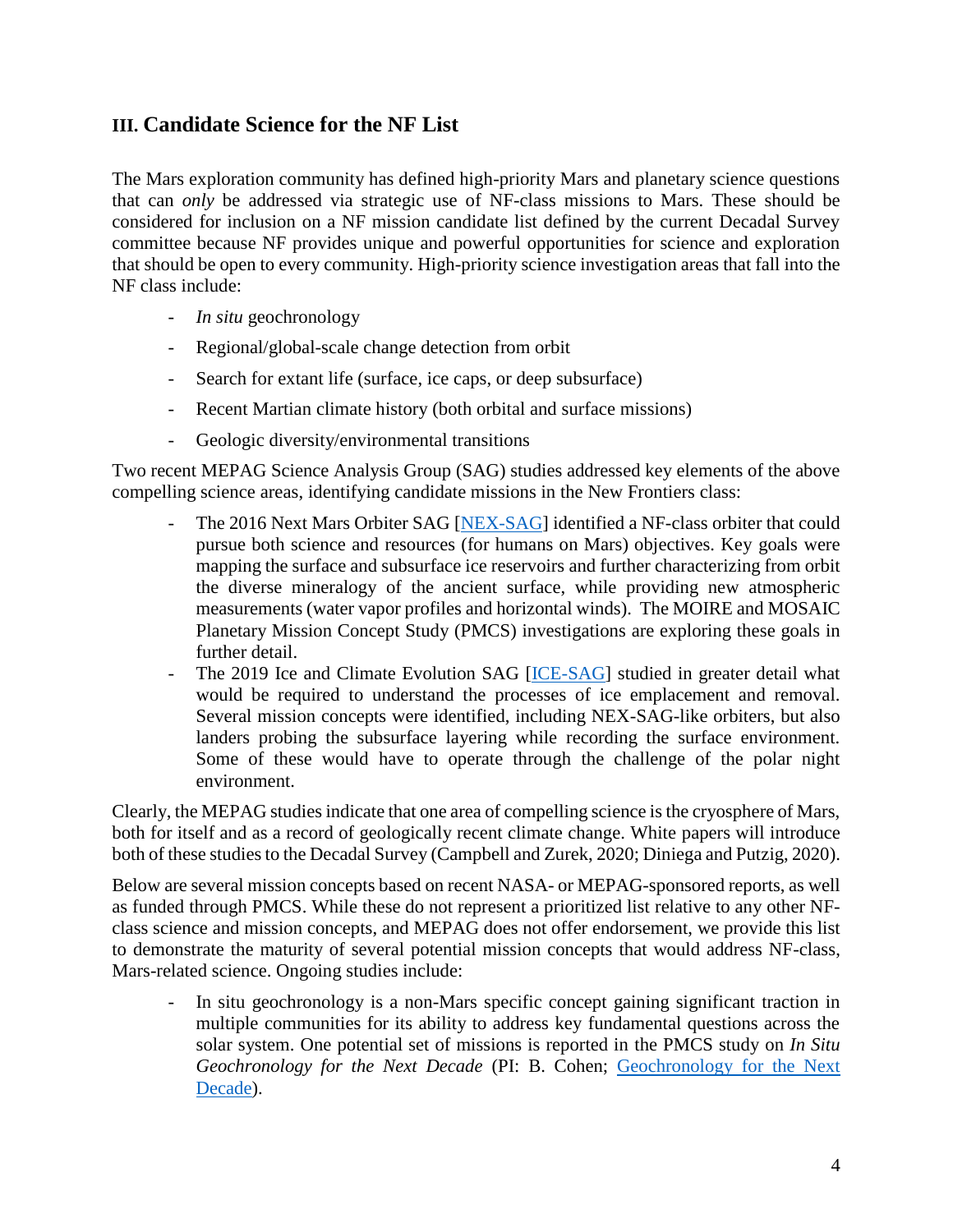- PMCS for Mars NF-class mission concepts include *Mars Orbiter for Resources, Ice and Environment* (MORIE; PI: W. Calvin; [PMCS-MORIE\)](https://mepag.jpl.nasa.gov/meeting/2020-04/Day2/15_MORIE_for_MEPAG_post.pdf) and *Mars Orbiters for Surface-Atmosphere-Ionosphere Connections* (MOSAIC; PI: R. Lillis; [PMCS-](https://mepag.jpl.nasa.gov/meeting/2020-04/Day2/13_MOSAIC_MEPAG_2020_short_version_minimal_backup_post.pdf)[MOSAIC\)](https://mepag.jpl.nasa.gov/meeting/2020-04/Day2/13_MOSAIC_MEPAG_2020_short_version_minimal_backup_post.pdf).
	- o MORIE addresses high priority questions related to shallow subsurface ice, polar layer stratigraphy, and mineralogy of ancient diverse habitable environments. Its observations would address both resource and ice objectives (see NEX-SAG report).
	- o MOSAIC seeks to observe simultaneously the connections between ionosphere, atmosphere, surface and subsurface processes. This flotilla of spacecraft would follow water from surface and subsurface ice reservoirs through the middle and upper atmospheres, including loss to space. Although the constellation proposed by MOSAIC is well into the flagship class as a whole, there are New Frontiers and Discovery-class components of that constellation that could be provided by a consortium of international partners and/or be built up over time (e.g., [MIC-SAG\)](https://mepag.jpl.nasa.gov/reports/MICSAG_slides_v16_FINAL.pdf).

Other studies that have been proposed or investigated include:

- C. Stoker's *[Search for Modern Life on Mars](https://mepag.jpl.nasa.gov/meeting/2020-04/whitetopics/WhitePaper_04_Stoker.ModernLife.pdf)* would explicitly add Mars to the NF candidates search for extant life.
- V. Stamenovic's *[Deep Trek: Technology & Mission Concepts](https://mepag.jpl.nasa.gov/meeting/2020-04/whitetopics/WhitePaper_06_Stamenkovic.DeepTrekTech.pdf)* would explore the subsurface habitability and life potential on Mars; this includes identification of NFclass concepts.
- L. Tamppari's *[Terrestrial Planets Comparative Climatology Mission Concept](https://mepag.jpl.nasa.gov/reports/decadal2032/TPCC_White_Paper_200630.pdf)* would measure atmospheric fields at both Mars and Venus with the same spacecraft and payload, using solar electric propulsion to navigate into and out of the planetary orbits.
- Several efforts have been directed at finding a cost-efficient way of putting *multiple mobile platforms or stationary networks* onto the surface of Mars, the purpose being to efficiently address multiple, interwoven, interdisciplinary questions that inform solarsystem-wide questions. Because of their numbers, several of these concepts might fall under NF.

There are many other concepts; the Mars Architecture Study Working Group received over 50 one-page concepts for possible instruments and missions to study various aspects of Mars. Most of these will be described in companion white papers for the Survey to consider.

**Summary:** MEPAG believes that there are several missions in the New Frontiers class needed to pursue science objectives that are compelling if we are to understand Mars as a system, and to address fundamental questions of habitability and climate change on terrestrial planets. The priority of the science investigations and goals is such is that these missions would be highly competitive with other areas of solar system exploration. Mars is still the "nearest habitable world" to Earth and the Martian climate still is most similar to our own.

### **IV. Relation to the Future Mars Exploration Program**

Many of the missions described above were included in one or more of the four "mission arcs," or interrelated, synergistic missions addressing high-priority science, that the Mars Architecture